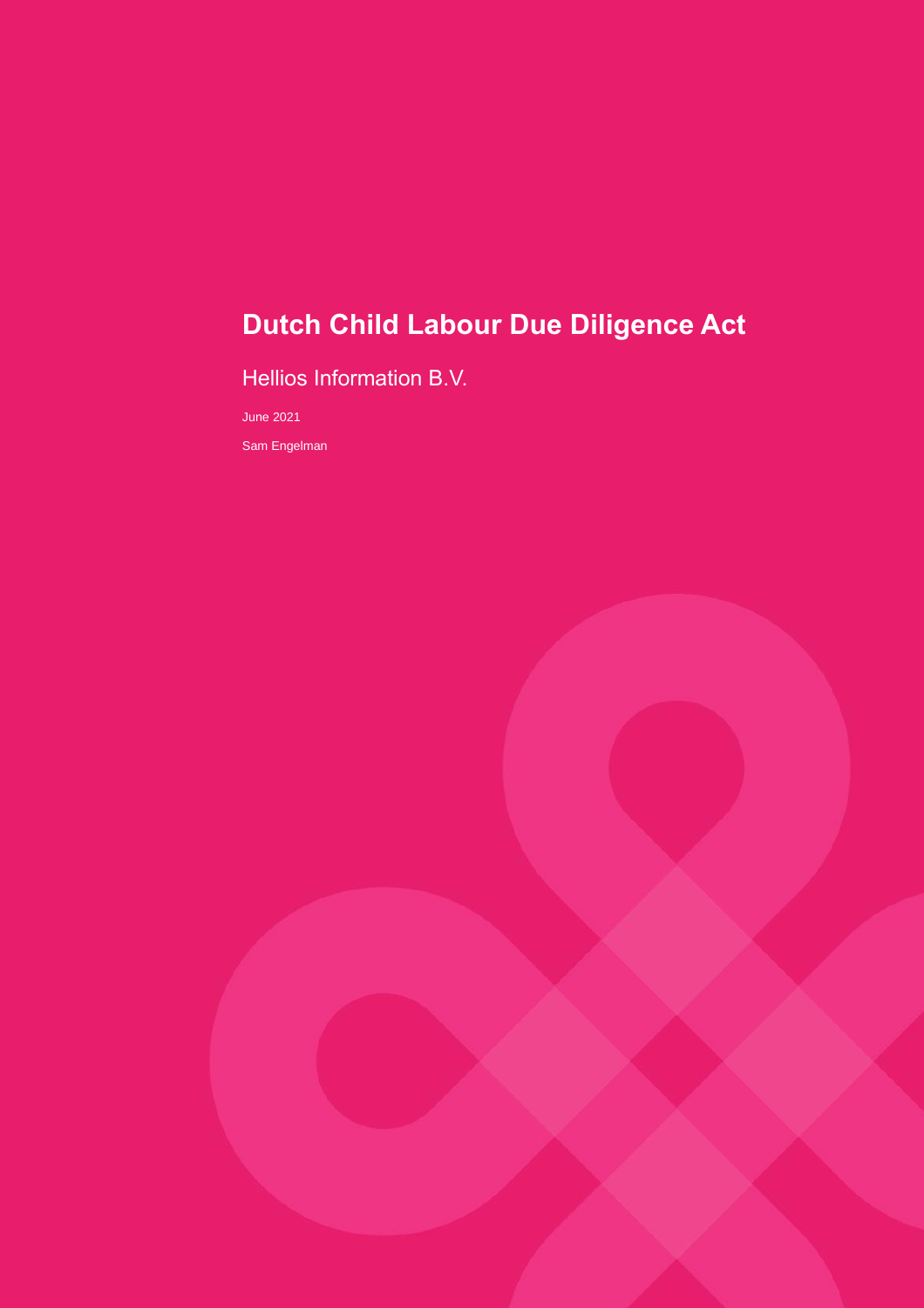### **Dutch Child Labour Due Diligence Act**

**In May 2019, the Dutch Senate voted to adopt the Child Labour Due Diligence Act [Wet Zorgplicht Kinderarbeid], hereinafter referred to as Child Labour Due Diligence Act. With the adoption of the act, The Netherlands stands out as a frontrunner in the international trend towards mandatory human rights legislation.<sup>1</sup>**

#### **What is child labour?**

Child labour is all forms of work performed by children under the age of 12 as per the International Labour Organization standards. Child labour is also likely to be harmful or hazardous to the health or morals of girls and boys under 18 years of age.<sup>2</sup> 218 million children are in employment; amongst them 152 million children are victims of child labour, with approximately 36 millon children working in hazardous conditions.<sup>3</sup>

#### **What is the Child Labour Due Diligence Act?**

The legislation obliges companies to investigate whether their goods or services have been produced using child labour and to devise a plan to prevent child labour within supply chains where applicable.<sup>4</sup> The legislation is one of the first of its kind, although the UK Modern Slavery Act of 2018 and the French 'Devoir de Vigilance' bill of 2017 show similarities. The Child Labour Due Diligence act is based on The UN Guiding Principles on Business and Human Rights, a set of guidelines for UN States and companies to prevent, address and remedy human rights abuses committed in business operations.<sup>5</sup>

#### **What is the purpose of the Child Labour Due Diligence Act?**

The stated goal of this legislation is to protect Dutch consumers. The legislation aims to prevent goods and services produced using child labour from being delivered to consumers in the Netherlands. Dutch consumers should be able to trust that the companies from which they purchase products and services are conducting due diligence to prevent child labour from being used in their products and services or supply chain. Although protecting Dutch consumers is a consequence of the act, the Dutch Senate has stated that, combating child labour is the ultimate goal of the act.<sup>6</sup> This goal stems from the international Sustainable Development Goals (SDGs), adopted by world leaders in 2015, to eradicate child labour by 2025.<sup>7</sup>

#### **To whom will the Child Labour Due Diligence Act apply?**

The act applies to all companies registered in The Netherlands, but also applies to all companies from anywhere in the world that deliver their products or services to the Dutch market at least twice a year. $8$  Some sectors or companies can be exempt to the act, but this is yet to be determined by the Dutch government and will only be the case if the risk for child labour is deemed as low.

#### **When will the Child Labour Due Diligence Act come into effect?**

The legislation is expected to come into effect mid 2022, but parts of the interpretation and implementation of the act are still being determined. It is also not yet determined whom will be the

<sup>5</sup> [https://www.ohchr.org/documents/publications/guidingprinciplesbusinesshr\\_en.pdf](https://www.ohchr.org/documents/publications/guidingprinciplesbusinesshr_en.pdf)

<sup>1</sup> <https://www.mvoplatform.nl/en/the-netherlands-takes-a-historic-step-by-adopting-child-labour-due-diligence-law/>

<sup>2</sup> [https://www.ilo.org/wcmsp5/groups/public/---ed\\_norm/--declaration/documents/publication/wcms\\_decl\\_fs\\_47\\_en.pdf](https://www.ilo.org/wcmsp5/groups/public/---ed_norm/--declaration/documents/publication/wcms_decl_fs_47_en.pdf)

<sup>3</sup> <https://www.humanium.org/en/child-labour-definition/>

<sup>4</sup> [https://www.allenovery.com/en-gb/global/news-and-insights/publications/mandatory-human-rights-due-diligence-laws](https://www.allenovery.com/en-gb/global/news-and-insights/publications/mandatory-human-rights-due-diligence-laws-the-netherlands-led-the-way-in-addressing-child-labour-and-contemplates-broader-action)[the-netherlands-led-the-way-in-addressing-child-labour-and-contemplates-broader-action](https://www.allenovery.com/en-gb/global/news-and-insights/publications/mandatory-human-rights-due-diligence-laws-the-netherlands-led-the-way-in-addressing-child-labour-and-contemplates-broader-action)

<sup>6</sup> <https://www.mvoplatform.nl/en/frequently-asked-questions-about-the-new-dutch-child-labour-due-diligence-law/>

<sup>7</sup> <https://www.un.org/sustainabledevelopment/economic-growth/>

<sup>8</sup> <https://ondernemersplein.kvk.nl/wet-zorgplicht-kinderarbeid/>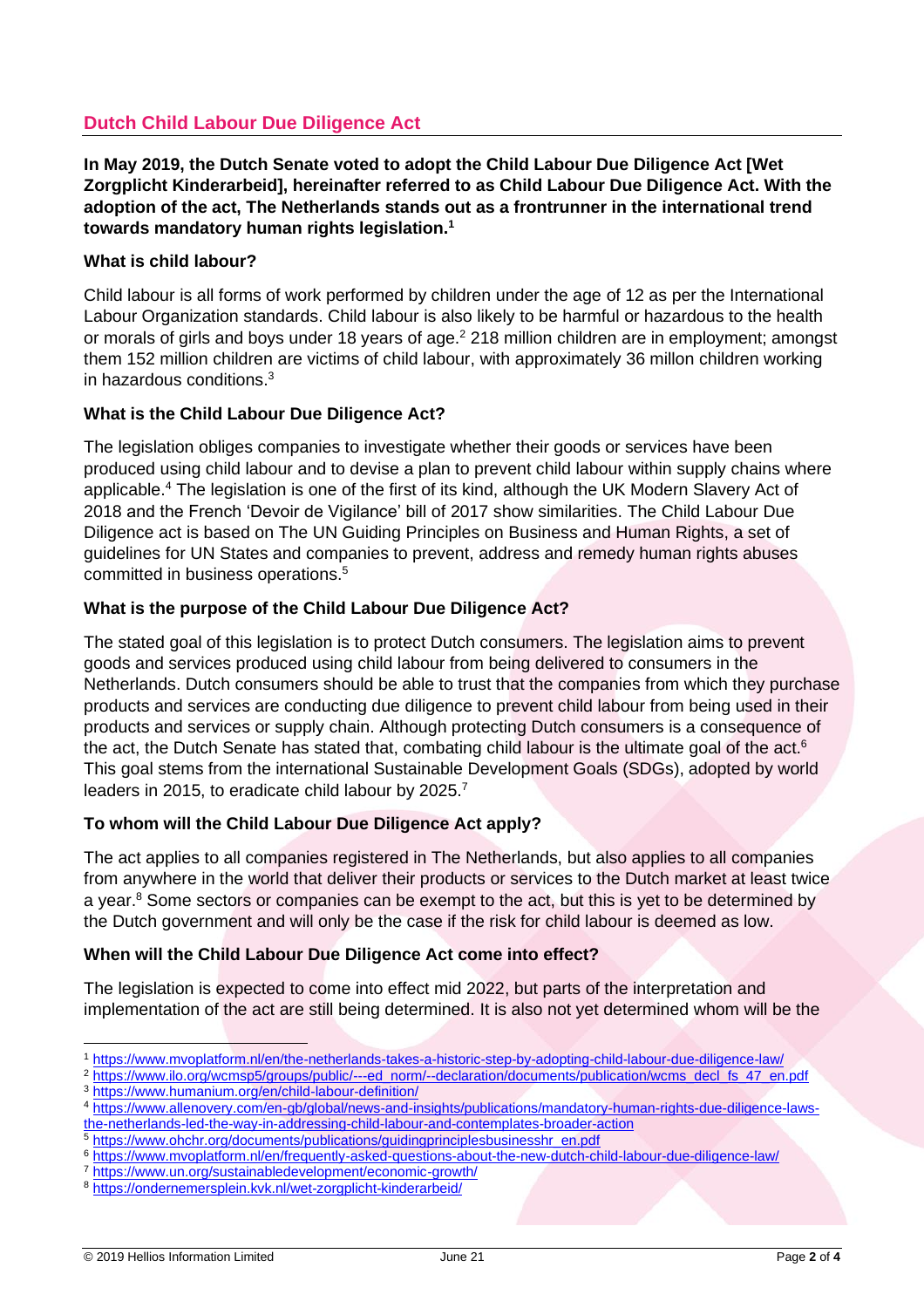regulator for the act, the choosing of a regulator is the responsibility of the Dutch government. Once the Dutch government has chosen a regulator, the appointment of the regulator will become effective once the appointment has been approved by both Chambers of Dutch Parliament.<sup>9</sup> Once the act has come into effect, companies have up to six months to submit proof that they comply with the Child Labour Due Diligence Act.<sup>10</sup>

#### **How to prepare for the Child Labour Due Diligence Act?**

As the act is based on the UN Guiding Principles on Business and Human Rights, there is a Child Labour Guidance Tool for Businesses, which provides practical guidelines for companies to combat child labour in their supply chains by following a step-by-step plan. Companies are advised to:

- 1. Develop a policy for the prevention of child labour and embed it through the organisation.
- 2. Identify and assess the risk of child labour in the supply chain.
- 3. Take action to stop, prevent or reduce child labour.
- 4. Monitor the effectiveness of the policy and the approach.
- 5. Communicate on how child labour is being tackled.
- 6. Involve stakeholders to gain better understanding of the impact of the actions undertaken.<sup>11</sup>

Companies are advised that at a minimum they have a duty to investigate their involvement with child labour and this must be documented in a research and action plan. From this research the company must then submit a statement of due care.<sup>12</sup> The statement currently has no expiry of validity meaning that a single submission for organisations is sufficient. All statements will be published on the website of the regulator, once determined.

#### **What happens to those not complying with the Child Labour Due Diligence Act?**

Companies that fail to submit a statement will be fined  $\epsilon$  4,100. The fine can be raised if there are further complaints and if a company fails to follow the subsequent legally-binding instructions and terms of execution imposed by the regulatory authorities.<sup>13</sup>

In the event of a violation of the act, and after submission of a complaint by an interested party and imposition of a binding instruction by the regulator, administrative fines of up to € 870,000 or 10% of the annual turnover can be imposed. If, after an administrative fine, the company commits the same offence again within five years on the instructions of or under the actual management of the same director, its director(s) (and possibly the company itself) can be prosecuted.<sup>14</sup>

<sup>12</sup> <https://www.stibbe.com/en/news/2020/february/wet-zorgplicht-kinderarbeid-gepubliceerd-in-het-staatsblad>

<sup>9</sup> <https://www.mvoplatform.nl/en/frequently-asked-questions-about-the-new-dutch-child-labour-due-diligence-law/> <sup>10</sup> [https://jahae.nl/nl/nieuws-publicaties/wet-zorgplicht-kinderarbeid-een-doorwerking-van-de-principes-van-business](https://jahae.nl/nl/nieuws-publicaties/wet-zorgplicht-kinderarbeid-een-doorwerking-van-de-principes-van-business-human-rights)[human-rights](https://jahae.nl/nl/nieuws-publicaties/wet-zorgplicht-kinderarbeid-een-doorwerking-van-de-principes-van-business-human-rights)

<sup>11</sup> <https://www.nautadutilh.com/en/information-centre/news/the-possible-impact-of-the-dutch-child-labour-due-diligence-act>

<sup>13</sup> <https://www.mvoplatform.nl/en/frequently-asked-questions-about-the-new-dutch-child-labour-due-diligence-law/>

<sup>14</sup> <https://www.nautadutilh.com/en/information-centre/news/the-possible-impact-of-the-dutch-child-labour-due-diligence-act>